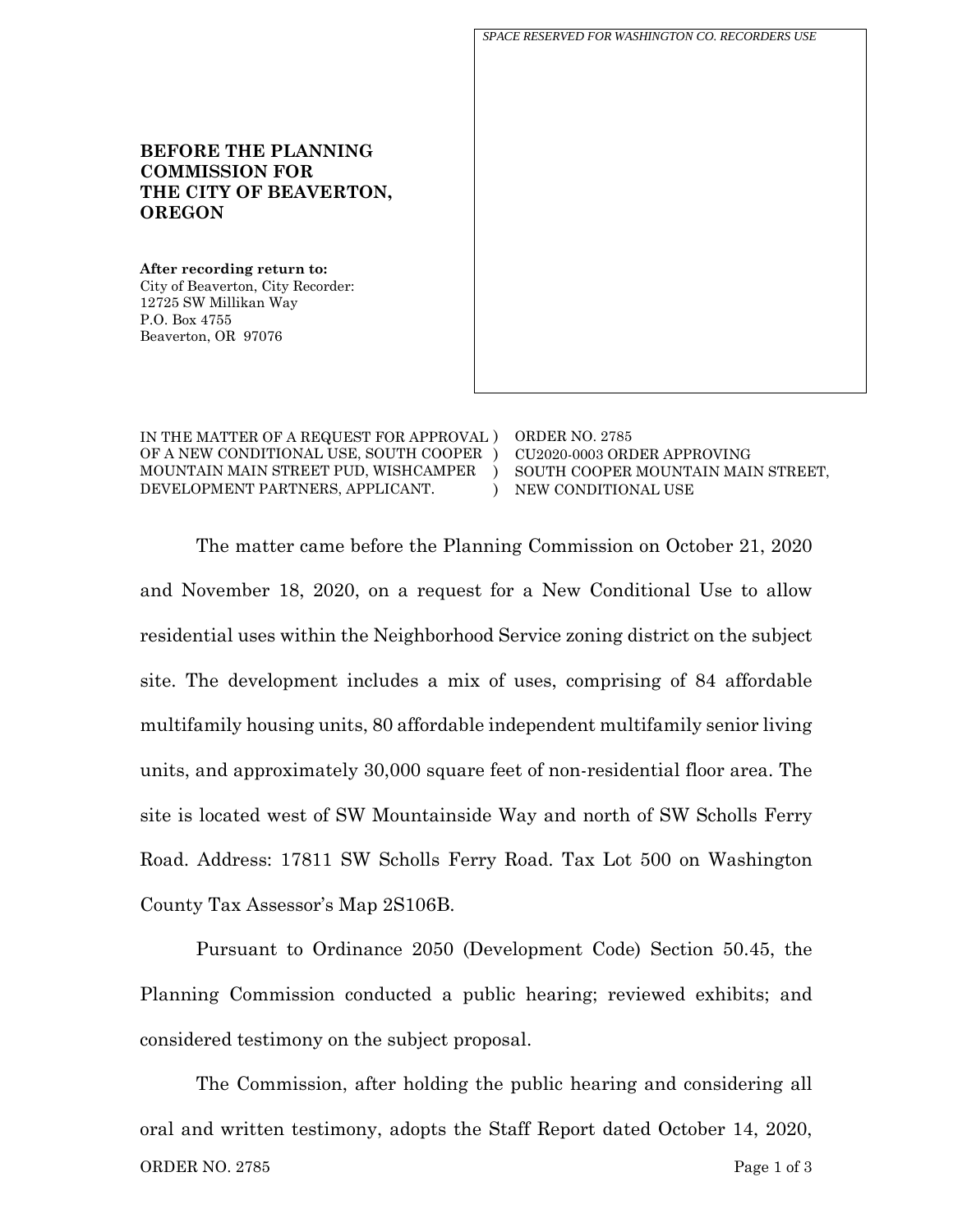Supplemental Memorandum dated October 20, 2020, Supplemental Memoranda dated October 21, 2020 and Supplemental Memorandum dated November 18, 2020, and the findings contained therein, as applicable to the approval criteria contained in Sections 40.03 and 40.15.15.3.C of the Development Code.

Therefore, **IT IS HEREBY ORDERED** that **CU2020-0003** is **APPROVED**, based on the testimony, reports and exhibits, and evidence presented during the public hearing on the matter and based on the facts, findings, and conclusions found in the Staff Report dated October 14, 2020, Supplemental Memorandum dated October 20, 2020, Supplemental Memoranda dated October 21, 2020 and Supplemental Memorandum dated November 18, 2020 and the findings contained therein, subject to the conditions of approval as follows:

## **A. General Conditions:**

1. Ensure that the Major Adjustment – Affordable Housing (ADJ2020- 0002), Conditional Use – PUD (CU2020-0002), Design Review Three (DR2020-0067), Land Division – Preliminary Partition (LD2020- 0007), Parking Determination – Shared Parking (PD2020-0002), Sidewalk Design Modification (SDM2020-0004) and Zoning Map Amendment (ZMA2020-0005) applications have been approved and are consistent with the submitted plans, or as modified by the decision-making authority. (Planning/ES)